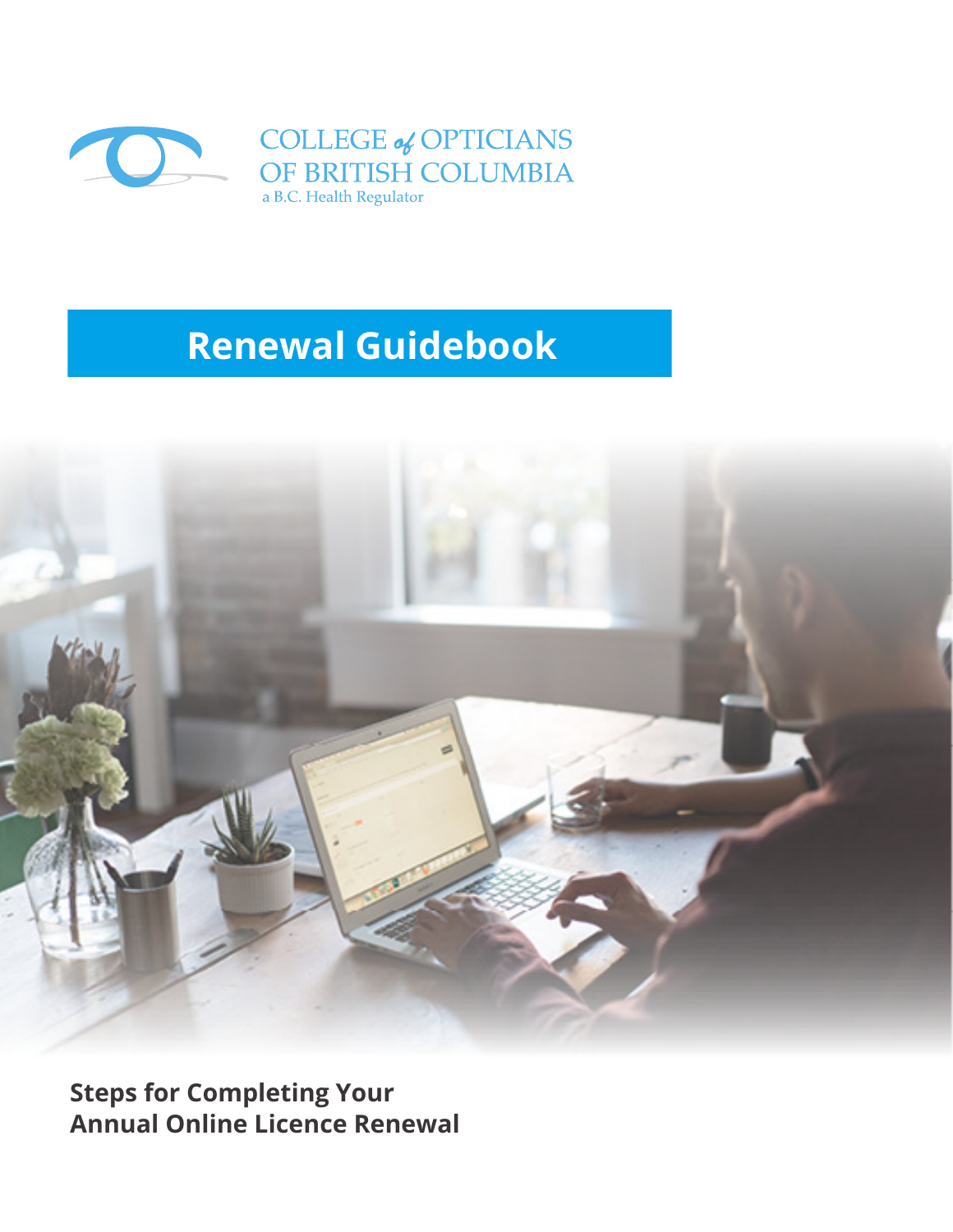# How to Renew Your Licence

**1.** To begin, **go to the COBC website**: www.cobc.ca. In the upper right-hand corner, click "Opticians Login."

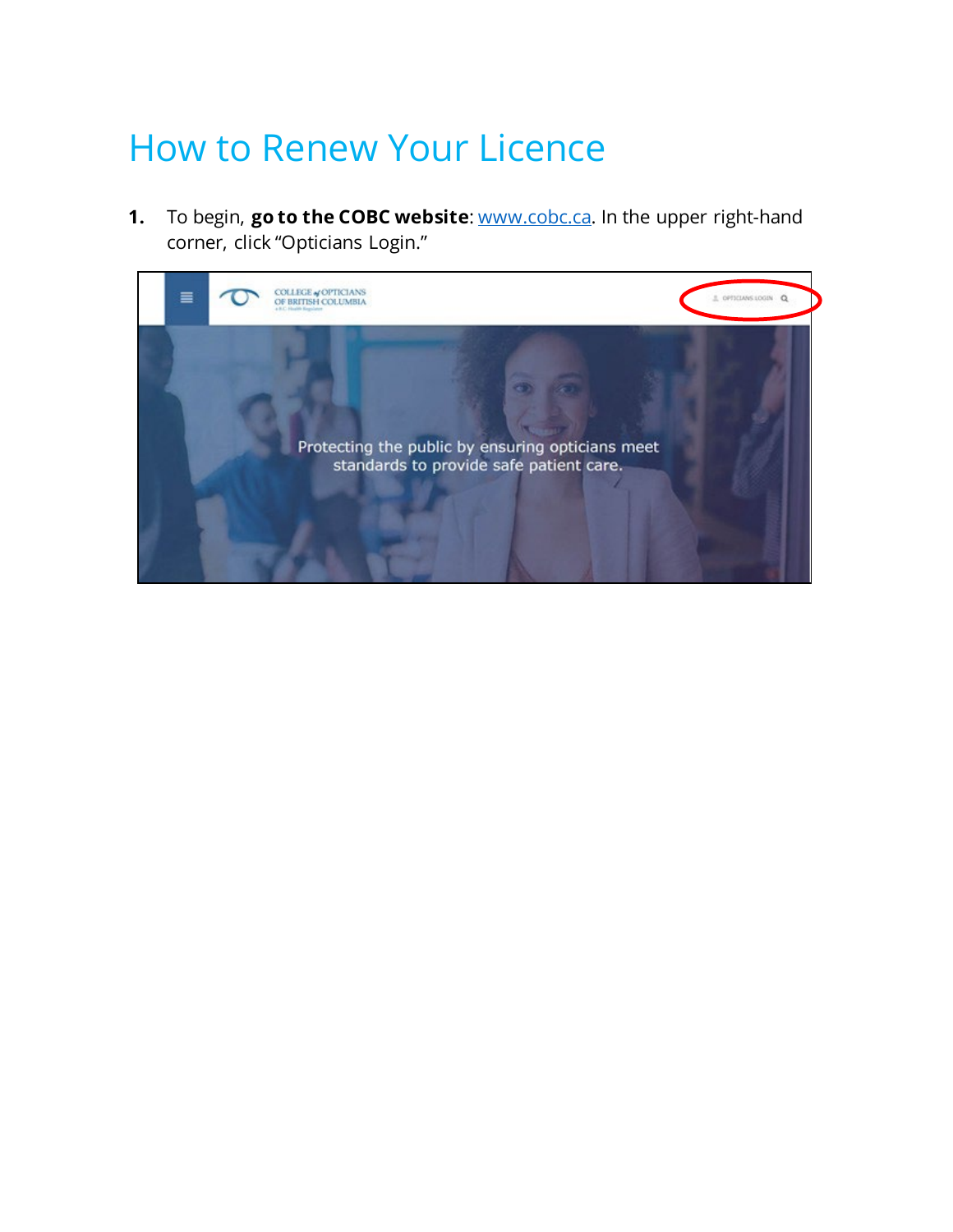- **2.** You will be asked to **log in** using your:
	- User ID
	- Password
	- Registration/Licence #

| COLLEGE of OPTICIANS<br>OF BRITISH COLUMBIA<br>a B.C. Health Regulator |                                                                                          |
|------------------------------------------------------------------------|------------------------------------------------------------------------------------------|
| <b>MEMBER LOGIN</b>                                                    |                                                                                          |
| User ID:<br>Password:<br>Registration/Licence #: 10820                 | Doe10820<br><br><b>LOGIN</b><br><b>Change Password</b><br>Forgot User ID and/or Password |

If you cannot remember your log-in information or have difficulty logging in, simply click "Forgot Password." If you still have difficulty, please contact our team at [reception@cobc.ca](mailto:reception@cobc.ca) and we'll be happy to assist you.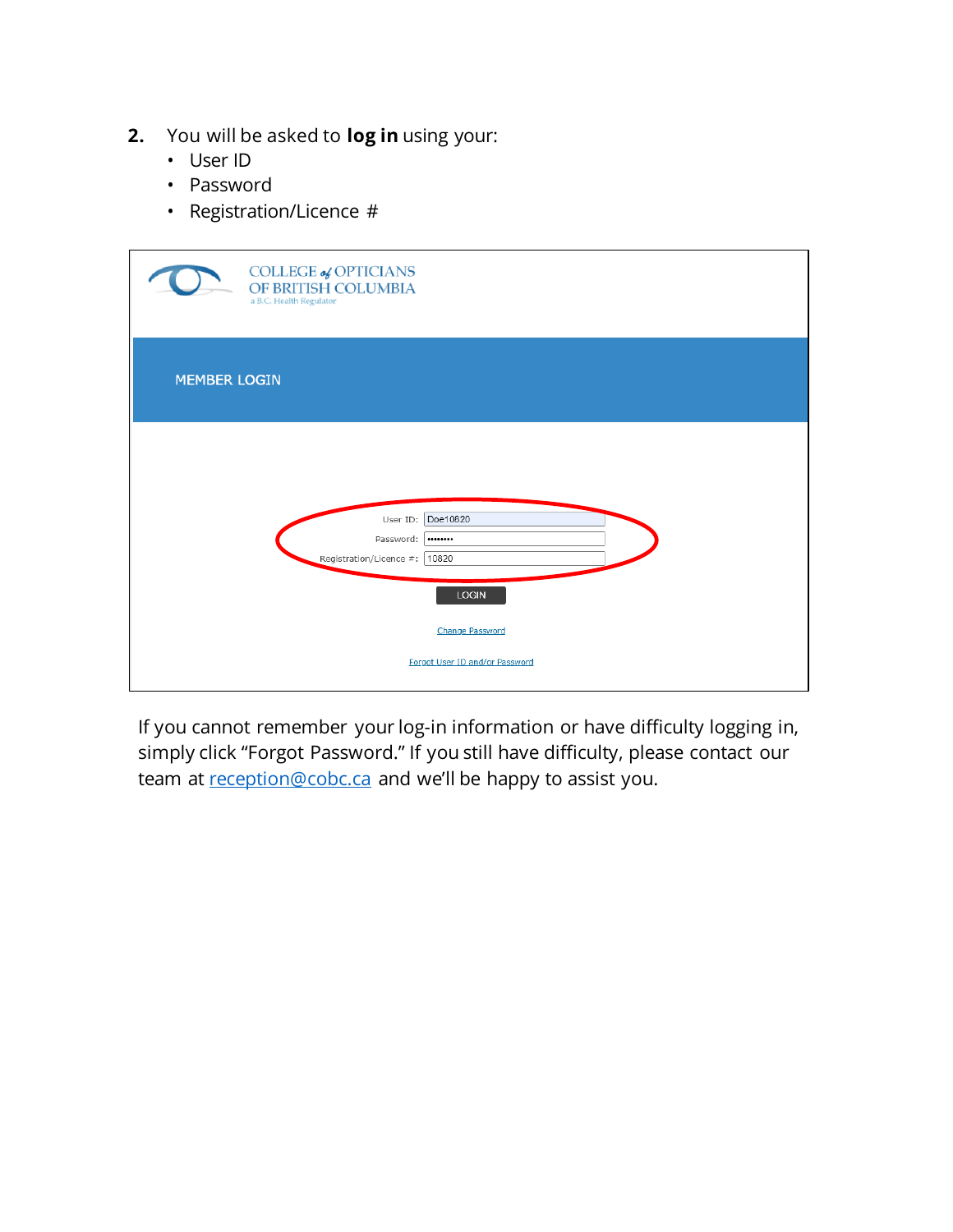**3.** Once logged in, you may be asked to **set up Security Questions** for your account. COBC has added this feature to help our registrants access their accounts more easily and securely. Please take a moment to fill in *at least 3 answers* to the available questions.

|               | ACCOUNT SECURITY QUESTIONS                                                                                                     |  |
|---------------|--------------------------------------------------------------------------------------------------------------------------------|--|
| forgotten it. | Enter three (3) or more answers to the questions below. These questions will be asked when resetting your password if you have |  |
|               |                                                                                                                                |  |
|               |                                                                                                                                |  |
|               | What is your mother's maiden name?                                                                                             |  |
|               | What is your favourite book?                                                                                                   |  |
|               | What is the name of the road you grew up on?                                                                                   |  |
|               | What was the name of your first/current/favourite pet?                                                                         |  |
|               | What was the first company that you worked for?                                                                                |  |
|               | Where did you meet your spouse/partner?                                                                                        |  |

If you have already entered your answers, you can proceed to Step 4! You may edit your Security Questions at any time using the ACCOUNT button in the upper right-hand corner of the screen.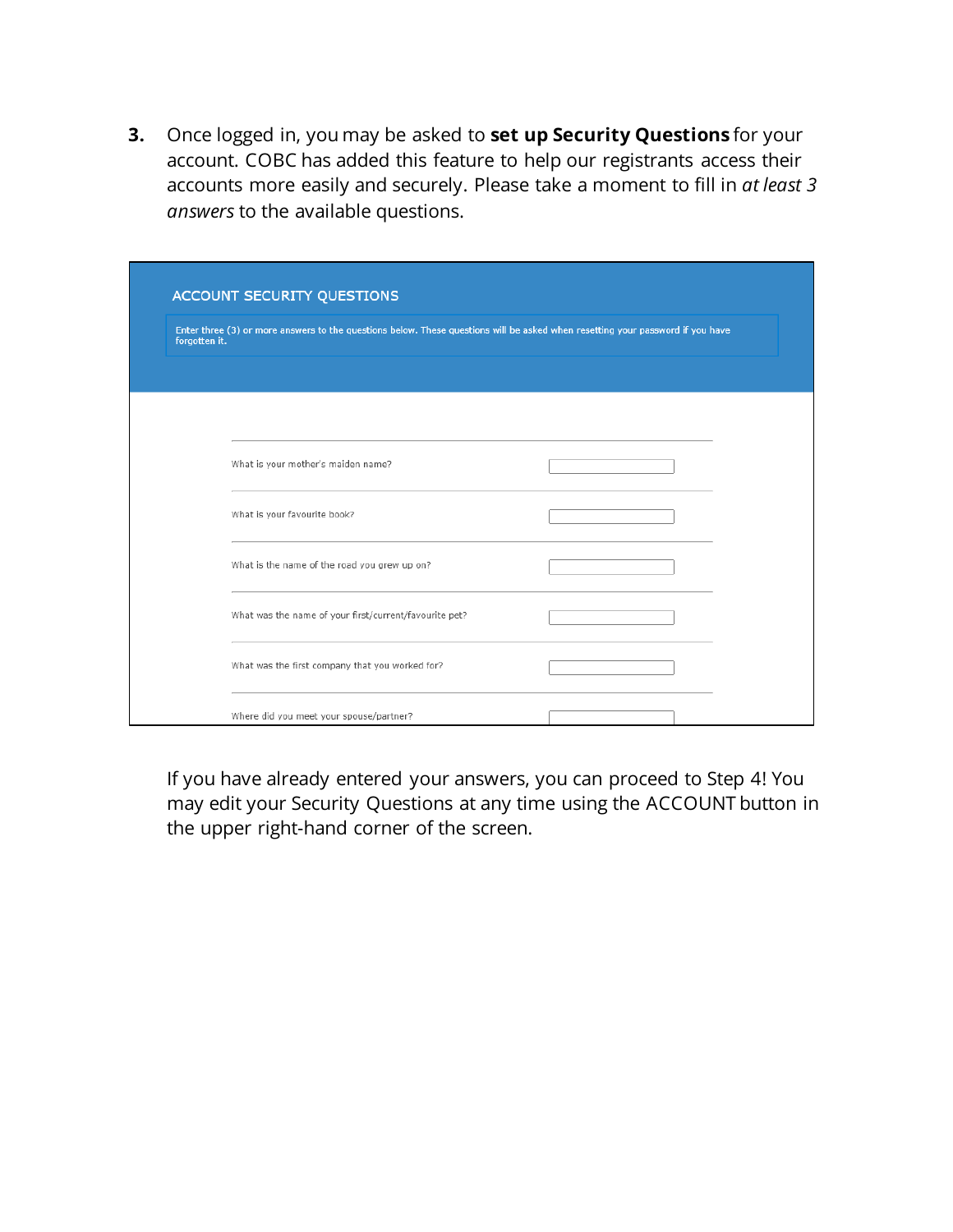**4.** In the upper left-hand corner of the screen, **click on the RENEWAL tab.**

| <b>HOM</b><br><b>RENEWAL</b> | <b>HANGE STATUS</b><br>QA (CCP)<br>MY PROFILE                                                                                                                                                                                        | LOGOUT   |
|------------------------------|--------------------------------------------------------------------------------------------------------------------------------------------------------------------------------------------------------------------------------------|----------|
|                              | COLLEGE of OPTICIANS<br>OF BRITISH COLUMBIA<br>a B.C. Health Regulator                                                                                                                                                               | Jane Doe |
| <b>WELCOME</b>               |                                                                                                                                                                                                                                      |          |
|                              | WELCOME JANE DOE                                                                                                                                                                                                                     |          |
|                              | PRINT<br><b>PRACTICE PERMIT</b><br>RECEIPT                                                                                                                                                                                           |          |
|                              | LICENCE<br>囲<br>ill.<br><b>CONTINUING</b><br><b>Expiry Date</b><br>CRIMINAL<br><b>RECORD</b><br>Mar 31, 2021<br><b>COMPETENCY</b><br>CHECK<br>PROGRAM<br><b>Cycle End Date</b><br><b>Expiry Date</b><br>Dec 31, 2022<br>Dec 31, 2022 |          |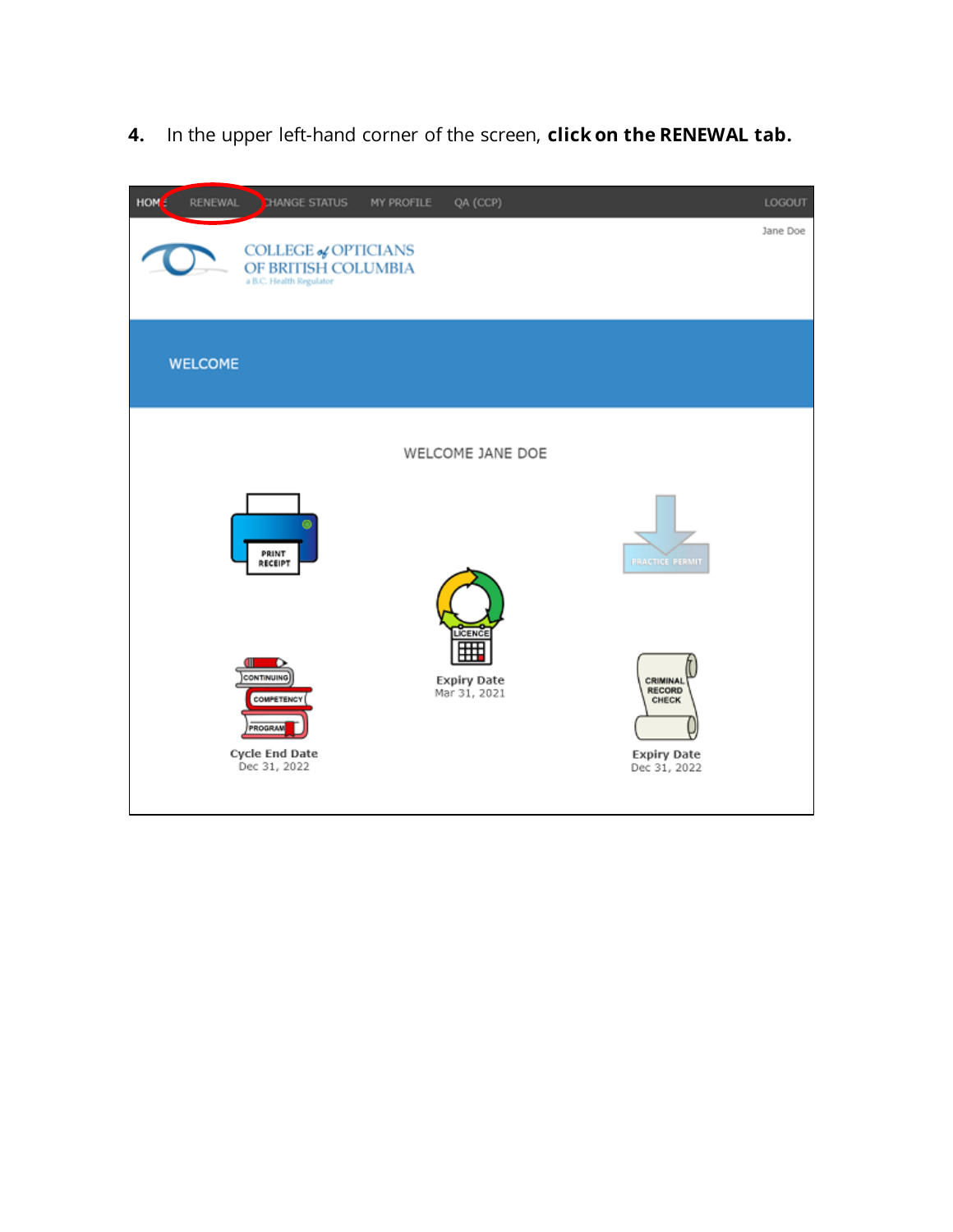**5.** Ensure your **personal details** are present and correct.

| <b>HOME</b> | <b>RENEWAL</b>          | <b>CHANGE STATUS</b>                                                          | MY PROFILE                  | QA (CCP)                                                                                                                                  |                             | <b>LOGOUT</b> |
|-------------|-------------------------|-------------------------------------------------------------------------------|-----------------------------|-------------------------------------------------------------------------------------------------------------------------------------------|-----------------------------|---------------|
|             |                         | <b>COLLEGE of OPTICIANS</b><br>OF BRITISH COLUMBIA<br>a B.C. Health Regulator |                             |                                                                                                                                           |                             | Jane Doe      |
|             | <b>RENEWAL</b>          | have a red outline if there is a problem that needs correcting.               |                             | Note: Blue labels indicate fields that are published in the Online Member Roster, fields with red asterisks are required, and fields will |                             |               |
|             | Personal                |                                                                               |                             | <b>Frequently Asked Questions regarding Registration</b><br>Surname:* Doe                                                                 | 1st Given Name:*            | Jane          |
|             | Residence               |                                                                               |                             |                                                                                                                                           | 2 <sup>nd</sup> Given Name: |               |
|             | <b>Business</b>         |                                                                               |                             |                                                                                                                                           | 3rd Given Name:             |               |
|             | Preferences             |                                                                               |                             |                                                                                                                                           | Preferred Name:             |               |
|             | Survey                  |                                                                               | Existing Licence #: 10820   |                                                                                                                                           |                             |               |
|             | Declaration of Conduct  |                                                                               | Country of Birth:*   Canada | Date of Birth:* 01 v 01 v 1980 v                                                                                                          | $\checkmark$                |               |
|             | Validation & Submission |                                                                               |                             | State or Province of Birth: British Columbia                                                                                              | v                           |               |
|             |                         |                                                                               |                             | Gender: Female<br>$\checkmark$                                                                                                            |                             |               |
|             |                         |                                                                               | Languages Spoken:*          |                                                                                                                                           |                             |               |
|             |                         |                                                                               | < PREVIOUS                  |                                                                                                                                           |                             | NEXT >        |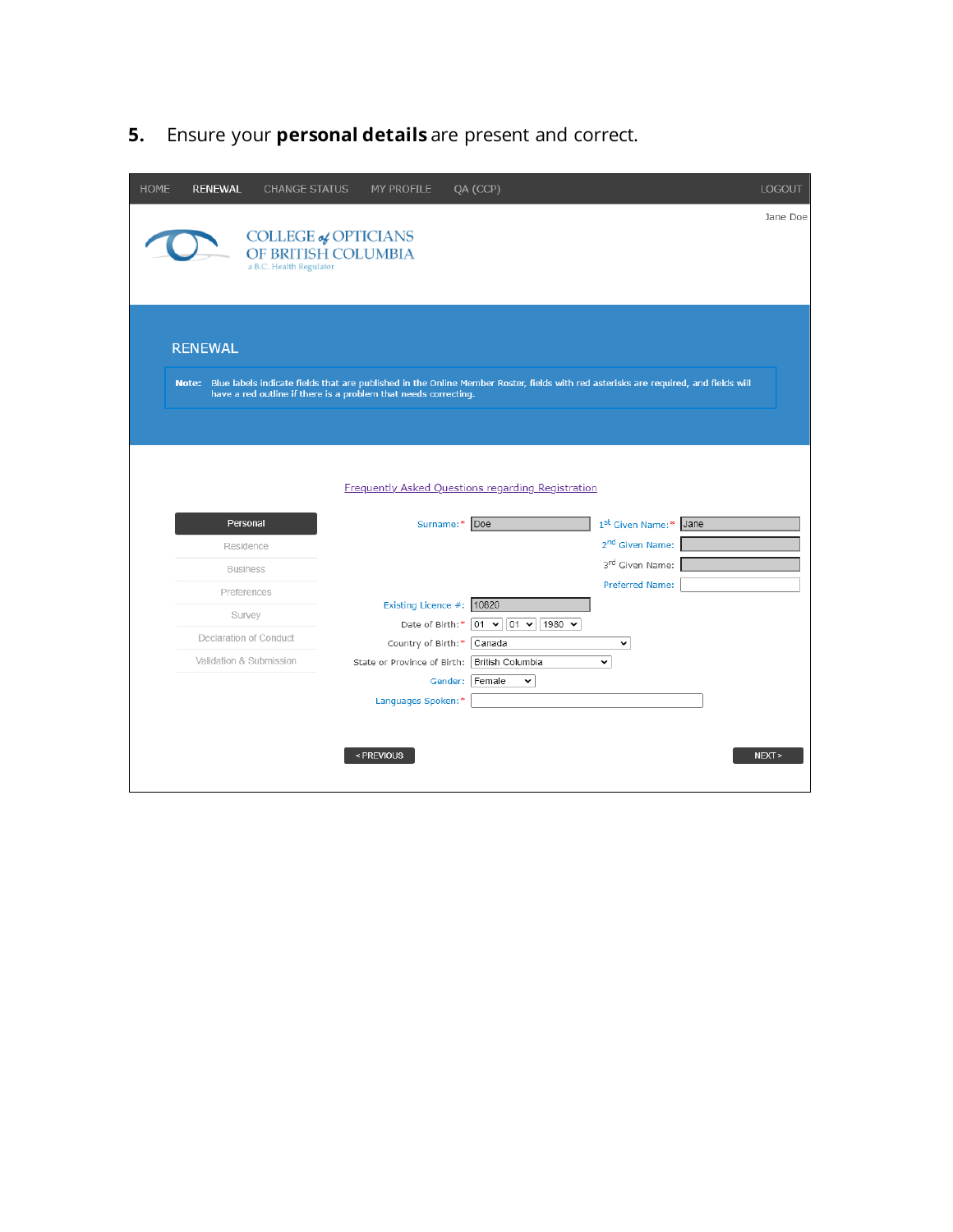**6.** Check that your **residential correspondence details** are current, and update anything that is not current by clicking "EDIT this residence address." *It is your responsibility to keep these details up to date.*

| Note: Blue labels indicate fields that are published in the Online Member Roster, fields with red asterisks are required, and fields will<br>have a red outline if there is a problem that needs correcting. |                                                   |                                  |                                                                                     |
|--------------------------------------------------------------------------------------------------------------------------------------------------------------------------------------------------------------|---------------------------------------------------|----------------------------------|-------------------------------------------------------------------------------------|
|                                                                                                                                                                                                              |                                                   |                                  |                                                                                     |
|                                                                                                                                                                                                              |                                                   |                                  |                                                                                     |
|                                                                                                                                                                                                              | Frequently Asked Questions regarding Registration |                                  |                                                                                     |
| Personal                                                                                                                                                                                                     |                                                   |                                  |                                                                                     |
| Residence                                                                                                                                                                                                    | <b>Residence Address #1</b>                       |                                  | <b>DELETE</b><br>EDIT this<br>this<br>residence<br>residence<br>addresss<br>address |
| <b>Business</b>                                                                                                                                                                                              |                                                   | Address: 567 Home St             |                                                                                     |
| Preferences                                                                                                                                                                                                  |                                                   | City: Vancouver                  |                                                                                     |
| Survey                                                                                                                                                                                                       |                                                   | Province/State: British Columbia |                                                                                     |
|                                                                                                                                                                                                              | Country: Canada                                   |                                  |                                                                                     |
| Declaration of Conduct                                                                                                                                                                                       | Postal Code/Zip: V0H0H0                           |                                  |                                                                                     |
| Validation & Submission                                                                                                                                                                                      | Phone:                                            |                                  |                                                                                     |
|                                                                                                                                                                                                              | Cell:                                             |                                  |                                                                                     |
|                                                                                                                                                                                                              | International #:                                  |                                  |                                                                                     |
|                                                                                                                                                                                                              |                                                   | Email: email@email.ca            |                                                                                     |
|                                                                                                                                                                                                              |                                                   |                                  |                                                                                     |
|                                                                                                                                                                                                              |                                                   |                                  |                                                                                     |
|                                                                                                                                                                                                              | ADD AN ADDITIONAL ADDRESS                         |                                  |                                                                                     |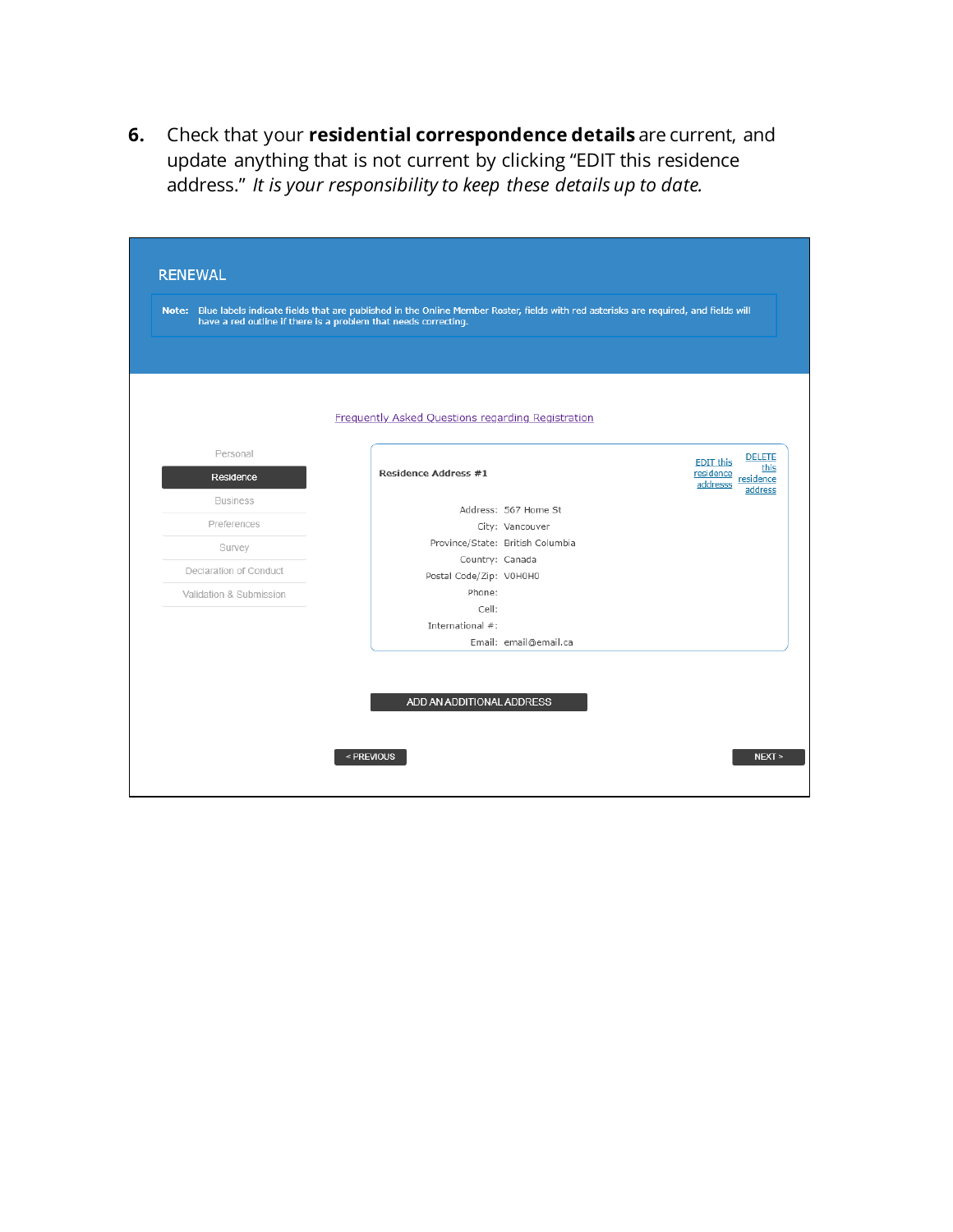**7.** Check that your **business correspondence details** are current, and update anything that is not current. *It is your responsibility to keep these details up to date and correct.*

|                         | have a red outline if there is a problem that needs correcting. | Note: Blue labels indicate fields that are published in the Online Member Roster, fields with red asterisks are required, and fields will |                                                   |
|-------------------------|-----------------------------------------------------------------|-------------------------------------------------------------------------------------------------------------------------------------------|---------------------------------------------------|
|                         |                                                                 |                                                                                                                                           |                                                   |
|                         |                                                                 |                                                                                                                                           |                                                   |
|                         | <b>Frequently Asked Questions regarding Registration</b>        |                                                                                                                                           |                                                   |
|                         |                                                                 |                                                                                                                                           |                                                   |
| Personal                |                                                                 |                                                                                                                                           | <b>EDIT DELETE</b>                                |
| Residence               | <b>Business Address #1</b>                                      |                                                                                                                                           | this<br>this<br>Work<br>Work<br>Location Location |
| <b>Business</b>         |                                                                 | Company: ABC Eye Company                                                                                                                  |                                                   |
| Preferences             |                                                                 | Address: 1234 Busy St                                                                                                                     |                                                   |
| Survey                  |                                                                 | City: Vancouver                                                                                                                           |                                                   |
|                         |                                                                 | Province/State: British Columbia                                                                                                          |                                                   |
| Declaration of Conduct  | Country: Canada                                                 |                                                                                                                                           |                                                   |
| Validation & Submission | Postal Code/Zip: V0H0H0                                         |                                                                                                                                           |                                                   |
|                         | Phone:                                                          |                                                                                                                                           |                                                   |
|                         | Cell:                                                           |                                                                                                                                           |                                                   |
|                         | Fax:                                                            |                                                                                                                                           |                                                   |
|                         | International #:                                                |                                                                                                                                           |                                                   |
|                         | Email:                                                          |                                                                                                                                           |                                                   |
|                         | <b>Business URL:</b>                                            |                                                                                                                                           |                                                   |
|                         |                                                                 |                                                                                                                                           |                                                   |
|                         |                                                                 |                                                                                                                                           |                                                   |
|                         | ADD AN ADDITIONAL WORK LOCATION                                 |                                                                                                                                           |                                                   |
|                         |                                                                 |                                                                                                                                           |                                                   |
|                         |                                                                 |                                                                                                                                           |                                                   |
|                         |                                                                 | ROSTER/DIRECTORY NOTICE: (none)                                                                                                           |                                                   |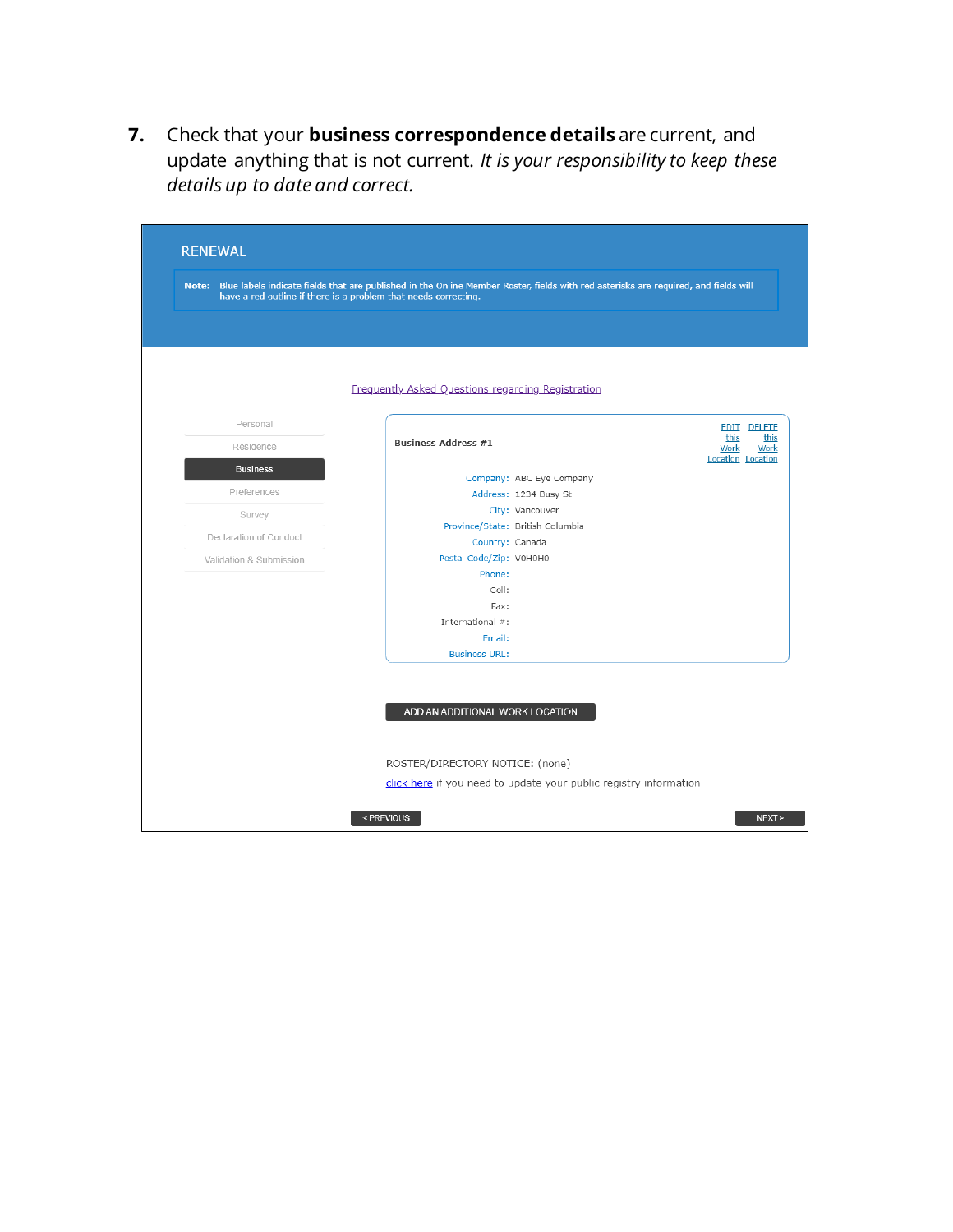**8.** Indicate your **preferred addresses** for BOTH email and mailing. We will use this information to determine which addresses to use when contacting you.

|                         | Note: Blue labels indicate fields that are published in the Online Member Roster, fields with red asterisks are required, and fields will<br>have a red outline if there is a problem that needs correcting. |        |
|-------------------------|--------------------------------------------------------------------------------------------------------------------------------------------------------------------------------------------------------------|--------|
|                         |                                                                                                                                                                                                              |        |
|                         |                                                                                                                                                                                                              |        |
|                         | <b>Frequently Asked Questions regarding Registration</b>                                                                                                                                                     |        |
| Personal                | Preferred Mailing Address:*<br>Residence $\blacktriangleright$                                                                                                                                               |        |
| Residence               | Preferred Email Address:*  <br>Residence v                                                                                                                                                                   |        |
| <b>Business</b>         |                                                                                                                                                                                                              |        |
| Preferences             | < PREVIOUS                                                                                                                                                                                                   | NEXT > |
| Survey                  |                                                                                                                                                                                                              |        |
| Declaration of Conduct  |                                                                                                                                                                                                              |        |
| Validation & Submission |                                                                                                                                                                                                              |        |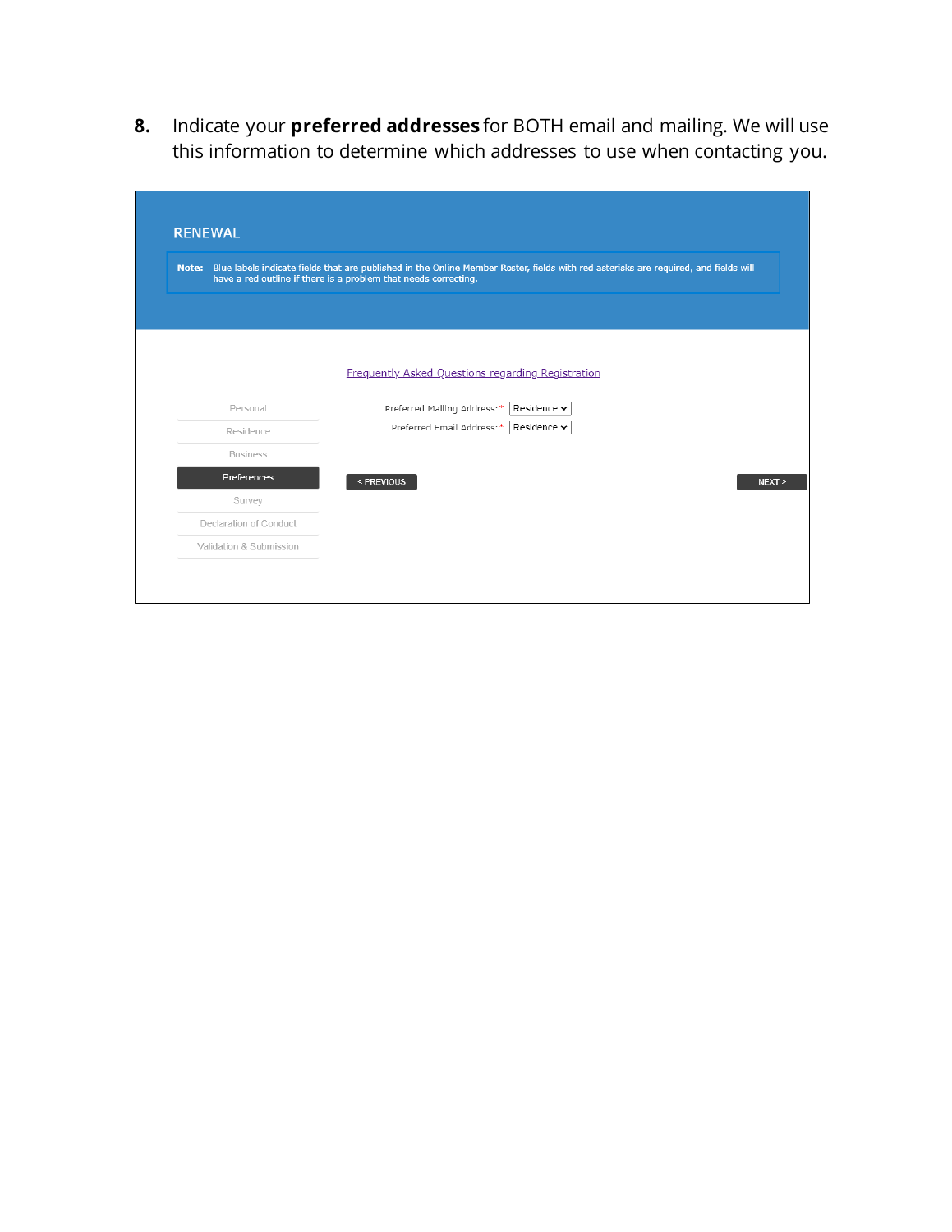**9.** Complete the **declaration of conduct**. Please note that all questions in the declaration of conduct must be answered.

|                               | Note: Blue labels indicate fields that are published in the Online Member Roster, fields with red asterisks are required, and fields will<br>have a red outline if there is a problem that needs correcting.                                                                                                       |
|-------------------------------|--------------------------------------------------------------------------------------------------------------------------------------------------------------------------------------------------------------------------------------------------------------------------------------------------------------------|
|                               |                                                                                                                                                                                                                                                                                                                    |
|                               |                                                                                                                                                                                                                                                                                                                    |
|                               | Frequently Asked Questions regarding Registration                                                                                                                                                                                                                                                                  |
| Personal                      | DECLARATION OF CONDUCT                                                                                                                                                                                                                                                                                             |
| Residence                     |                                                                                                                                                                                                                                                                                                                    |
| <b>Business</b>               | <b>Jane Doe</b><br>Licence# $10820$                                                                                                                                                                                                                                                                                |
| Preferences                   | February 9, 2021                                                                                                                                                                                                                                                                                                   |
| Survey                        |                                                                                                                                                                                                                                                                                                                    |
| <b>Declaration of Conduct</b> | 1. Have you been subject to any disciplinary action by a regulatory organization                                                                                                                                                                                                                                   |
| Validation & Submission       | (select)<br>responsible for the regulation of opticians or of any other profession since you last<br>renewed your certificate of registration/ practice permit?                                                                                                                                                    |
|                               | 2. Have you, since the last time you renewed your certificate of registration/ practice<br>(select) $\vee$<br>permit, ever pleaded guilty or have been found guilty of a criminal offence in Canada<br>or an offence of a similar nature in a jurisdiction outside Canada for which you have<br>not been pardoned? |
|                               | 3. Have you ever had a finding of or are you currently facing a proceeding for<br>(select) $\blacktriangleright$<br>professional misconduct, incompetency, incapacity or a similar issue in relation to<br>opticianry in Canada or elsewhere?                                                                      |
|                               |                                                                                                                                                                                                                                                                                                                    |
|                               | <previous<br>NEXT &gt;</previous<br>                                                                                                                                                                                                                                                                               |
|                               |                                                                                                                                                                                                                                                                                                                    |
|                               |                                                                                                                                                                                                                                                                                                                    |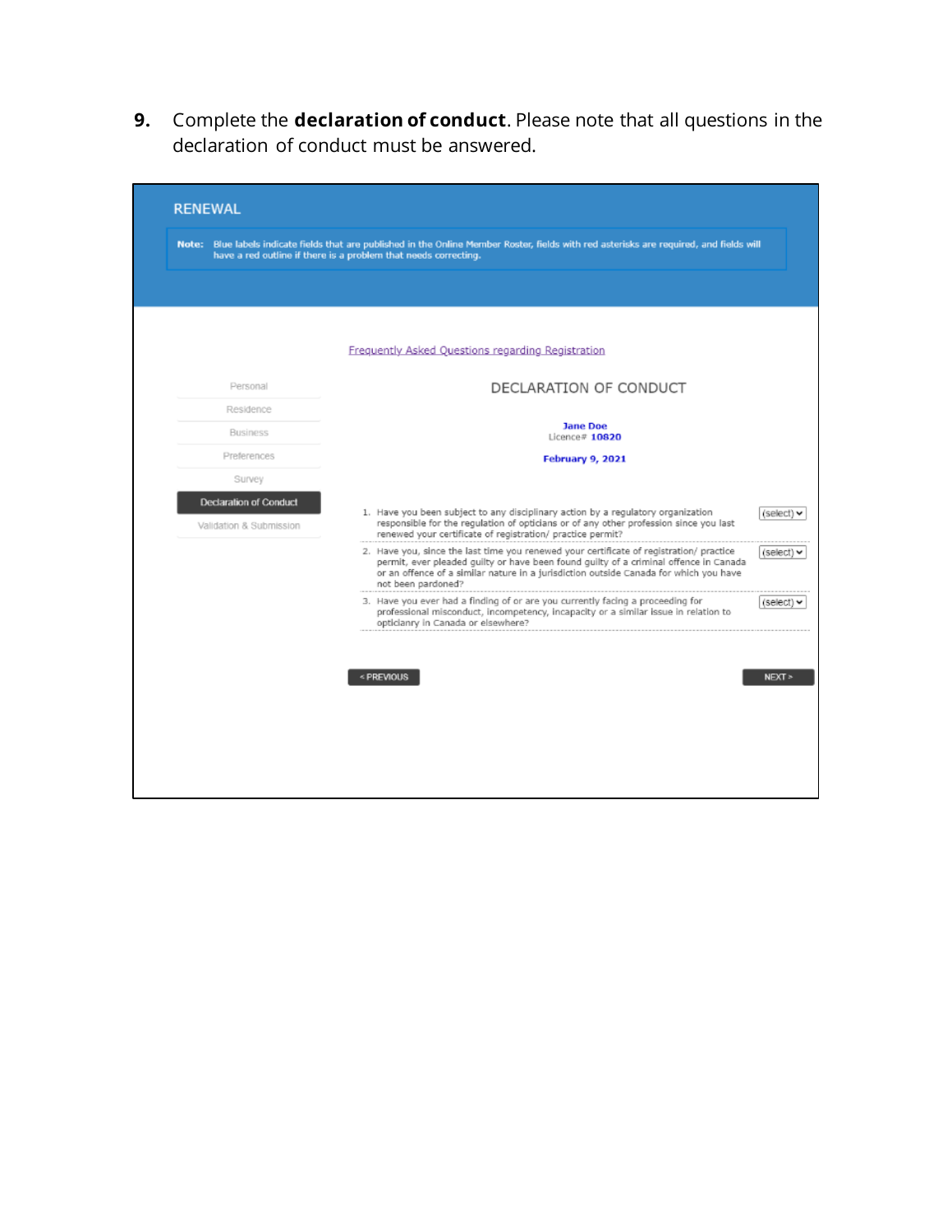### **10.** Complete the **Continuing Competency Program declaration** (if applicable).

*Please note that you will only see this declaration if your cycle end date was this past December.*

|                         | Frequently Asked Questions regarding Registration                                                                                                                                                                                                                                                                                                                                                   |
|-------------------------|-----------------------------------------------------------------------------------------------------------------------------------------------------------------------------------------------------------------------------------------------------------------------------------------------------------------------------------------------------------------------------------------------------|
| Personal                | CONTINUING COMPETENCY PROGRAM                                                                                                                                                                                                                                                                                                                                                                       |
| Residence               | COMPLETION DECLARATION                                                                                                                                                                                                                                                                                                                                                                              |
| <b>Business</b>         | Canada, Province of British Columbia,                                                                                                                                                                                                                                                                                                                                                               |
| Preferences             | Declaration for Completion of Mandatory Quality Assurance Requirements<br>with the College of Opticians of British Columbia                                                                                                                                                                                                                                                                         |
| Survey                  |                                                                                                                                                                                                                                                                                                                                                                                                     |
| Declaration of Conduct  | <b>Jane Doe</b><br>Licence# $10820$                                                                                                                                                                                                                                                                                                                                                                 |
| QA/CCP Declaration      | February 9, 2021                                                                                                                                                                                                                                                                                                                                                                                    |
| Validation & Submission |                                                                                                                                                                                                                                                                                                                                                                                                     |
|                         | I Declare That:                                                                                                                                                                                                                                                                                                                                                                                     |
|                         | 1. I have completed my Continuing Competency Program requirements and obligations as defined<br>by the Quality Assurance Committee Program Policy<br><b>OR</b><br>2. I have been granted an official extension or deferral of my Continuing Competency Program<br>requirements by the College of Opticians of British Columbia in accordance with the Quality<br>Assurance Committee Program Policy |
|                         | I acknowledge that the information submitted pertaining to my Quality Assurance requirements may<br>be subject to an audit by the College of Opticians of British Columbia.                                                                                                                                                                                                                         |
|                         | I make this Declaration, conscientiously believing it to be true, and agree that it shall have the same<br>force and effect as if made under oath.                                                                                                                                                                                                                                                  |
|                         | $\Box$ I agree with this statement*                                                                                                                                                                                                                                                                                                                                                                 |
|                         | < PREVIOUS<br>NEXT                                                                                                                                                                                                                                                                                                                                                                                  |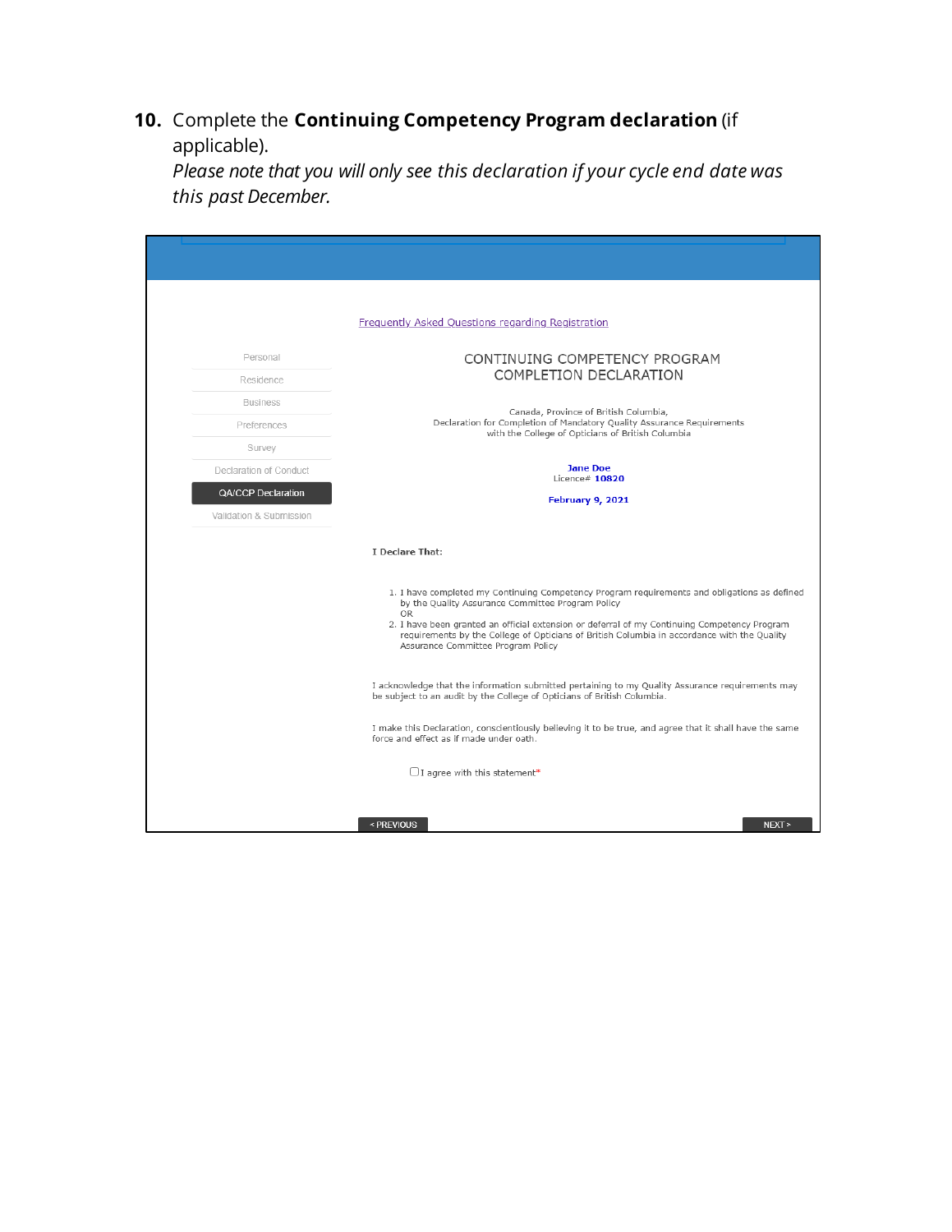**11.** Complete the final page, including **payment of fees**.

(The correct fee amount will populate based on your registration category. Payment methods are listed on the next page.)

|                         | Note: Blue labels indicate fields that are published in the Online Member Roster, fields with red asterisks are required, and fields will<br>have a red outline if there is a problem that needs correcting.                                                     |
|-------------------------|------------------------------------------------------------------------------------------------------------------------------------------------------------------------------------------------------------------------------------------------------------------|
|                         |                                                                                                                                                                                                                                                                  |
|                         | Frequently Asked Questions regarding Registration                                                                                                                                                                                                                |
| Personal                | <b>Solemn Declaration</b>                                                                                                                                                                                                                                        |
| Residence               |                                                                                                                                                                                                                                                                  |
| <b>Business</b>         | I do solemnly swear, that I have completed the questions above to the best of my knowledge and<br>believe the completed form hereto affixed is correct and true. And I make this solemn declaration                                                              |
| Preferences             | conscientiously believing it to be true and knowing that it is of the same force and effect as if made<br>under oath and by virtue of the CANADA EVIDENCE ACT.                                                                                                   |
| Survey                  |                                                                                                                                                                                                                                                                  |
| Declaration of Conduct  | I agree with this statement*                                                                                                                                                                                                                                     |
| QA/CCP Declaration      |                                                                                                                                                                                                                                                                  |
| Validation & Submission | Volunteering                                                                                                                                                                                                                                                     |
|                         | The College welcomes anyone who would like to get involved in health regulation in British Columbia<br>and we have a range of volunteer opportunities to choose from. Please click here to find out more<br>about the types of roles available and how to apply. |
|                         | <b>Fees Information</b>                                                                                                                                                                                                                                          |
|                         | For fees and registration instruction for:                                                                                                                                                                                                                       |
|                         | College of Opticians of British Columbia                                                                                                                                                                                                                         |
|                         | <b>Fees and Payment Information</b>                                                                                                                                                                                                                              |
|                         | Fees:                                                                                                                                                                                                                                                            |
|                         | $Fee + TaX$<br>Category<br>Renew as a Non-Practicing Optician and Contact Lens<br>stter:<br>50.00                                                                                                                                                                |
|                         | <b>Payment Information:</b>                                                                                                                                                                                                                                      |
|                         |                                                                                                                                                                                                                                                                  |
|                         | Send Confirmation Email To:*                                                                                                                                                                                                                                     |

When you are done, **submit the application**.